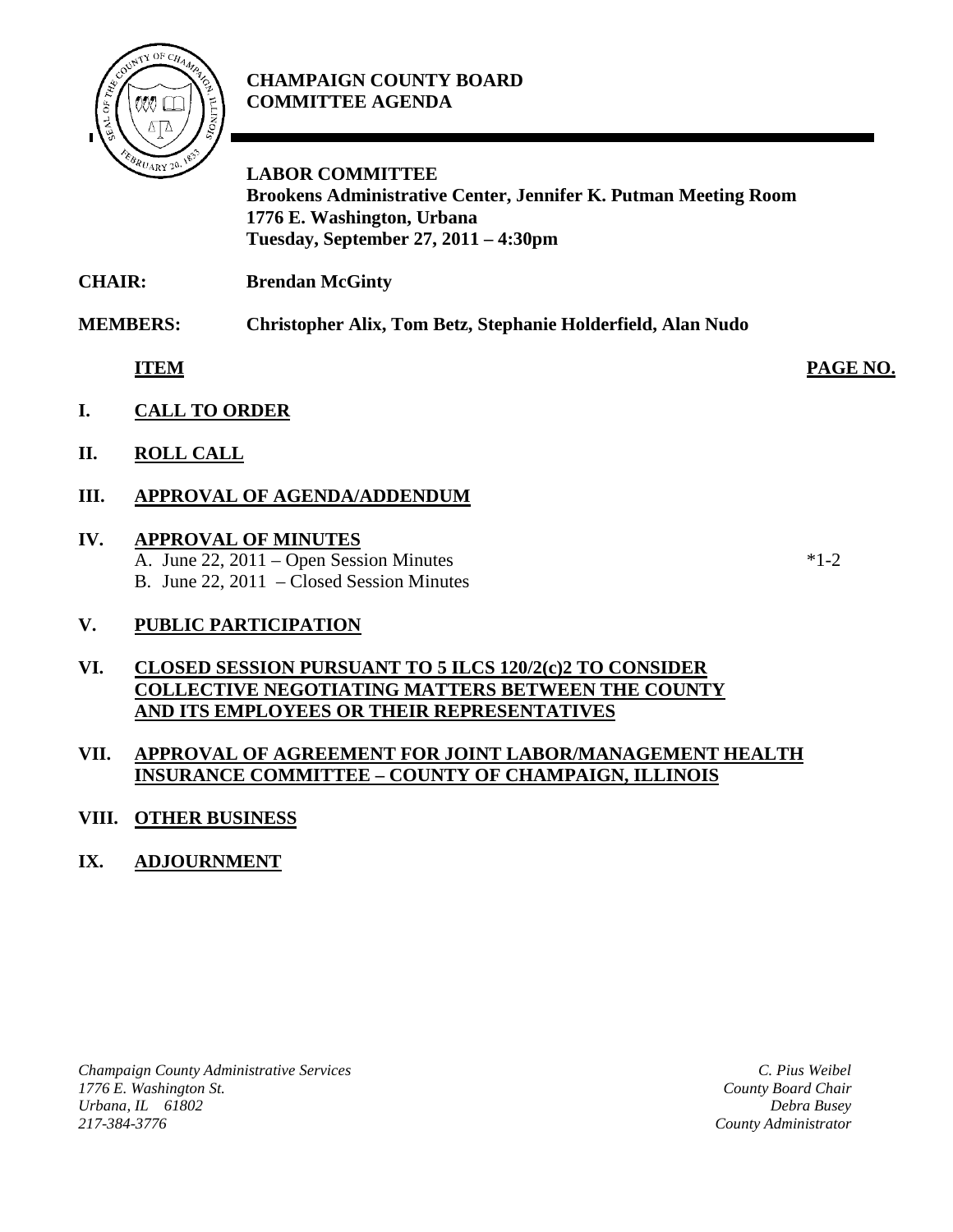| <b>CHAMPAIGN COUNTY BOARD</b><br><b>COMMITTEE MINUTES</b><br><b>LABOR COMMITTEE</b><br>Wednesday, June 22, 2011<br><b>Brookens Administrative Center, Jennifer Putman Meeting Room</b><br>1776 E. Washington St., Urbana |                                                                                                                                                       |
|--------------------------------------------------------------------------------------------------------------------------------------------------------------------------------------------------------------------------|-------------------------------------------------------------------------------------------------------------------------------------------------------|
|                                                                                                                                                                                                                          |                                                                                                                                                       |
| <b>MEMBERS ABSENT:</b>                                                                                                                                                                                                   | None                                                                                                                                                  |
| <b>OTHERS PRESENT:</b>                                                                                                                                                                                                   | Deb Busey (County Administrator), David DeThorne (Senior Assistant<br>State's Attorney), Amanda Tucker (HR Generalist)                                |
| <b>CALL TO ORDER</b>                                                                                                                                                                                                     |                                                                                                                                                       |
|                                                                                                                                                                                                                          | McGinty called the meeting to order at 4:30 p.m.                                                                                                      |
| <b>ROLL CALL</b>                                                                                                                                                                                                         |                                                                                                                                                       |
|                                                                                                                                                                                                                          |                                                                                                                                                       |
| presence of a quorum.                                                                                                                                                                                                    | Alix, Holderfield, McGinty, and Nudo were present at the time of roll call, establishing the                                                          |
| <b>APPROVAL OF AGENDA/ADDENDUM</b>                                                                                                                                                                                       |                                                                                                                                                       |
| unanimous support.                                                                                                                                                                                                       | <b>MOTION</b> by Alix to approve the agenda; seconded by Holderfield. <b>Motion carried with</b>                                                      |
| <u>APPROVAL OF MINUTES</u>                                                                                                                                                                                               |                                                                                                                                                       |
|                                                                                                                                                                                                                          | <b>MOTION</b> by Alix to approve the May 24, 2011 open and closed session minutes; seconded by<br>Holderfield. Motion carried with unanimous support. |
| <b>PUBLIC PARTICIPATION</b>                                                                                                                                                                                              |                                                                                                                                                       |
| There was no public participation.                                                                                                                                                                                       |                                                                                                                                                       |
|                                                                                                                                                                                                                          | <b>CLOSED SESSION PURSUANT TO 5 ILCS 120/2(c)2 TO CONSIDER COLLECTIVE</b>                                                                             |
|                                                                                                                                                                                                                          | NEGOTIATING MATTERS BETWEEN THE COUNTY AND ITS EMPLOYEES OR THEIR                                                                                     |
| <b>REPRESENTATIVES</b>                                                                                                                                                                                                   |                                                                                                                                                       |
|                                                                                                                                                                                                                          | <b>MOTION</b> by Holderfield to enter into closed session pursuant to 5 ILCS $120/2(c)2$ to consider                                                  |
|                                                                                                                                                                                                                          | collective negotiating matters between Champaign County and its employees or their representatives.                                                   |
|                                                                                                                                                                                                                          | He further moved that the following individuals remain present: County Administrator, the County's                                                    |
|                                                                                                                                                                                                                          | legal counsel, and the HR Generalist. Motion seconded by Alix. Motion carried with a vote of 4 to                                                     |
|                                                                                                                                                                                                                          | 0. Alix, Holderfield, McGinty, and Nudo voted in favor of the motion. The committee entered into                                                      |